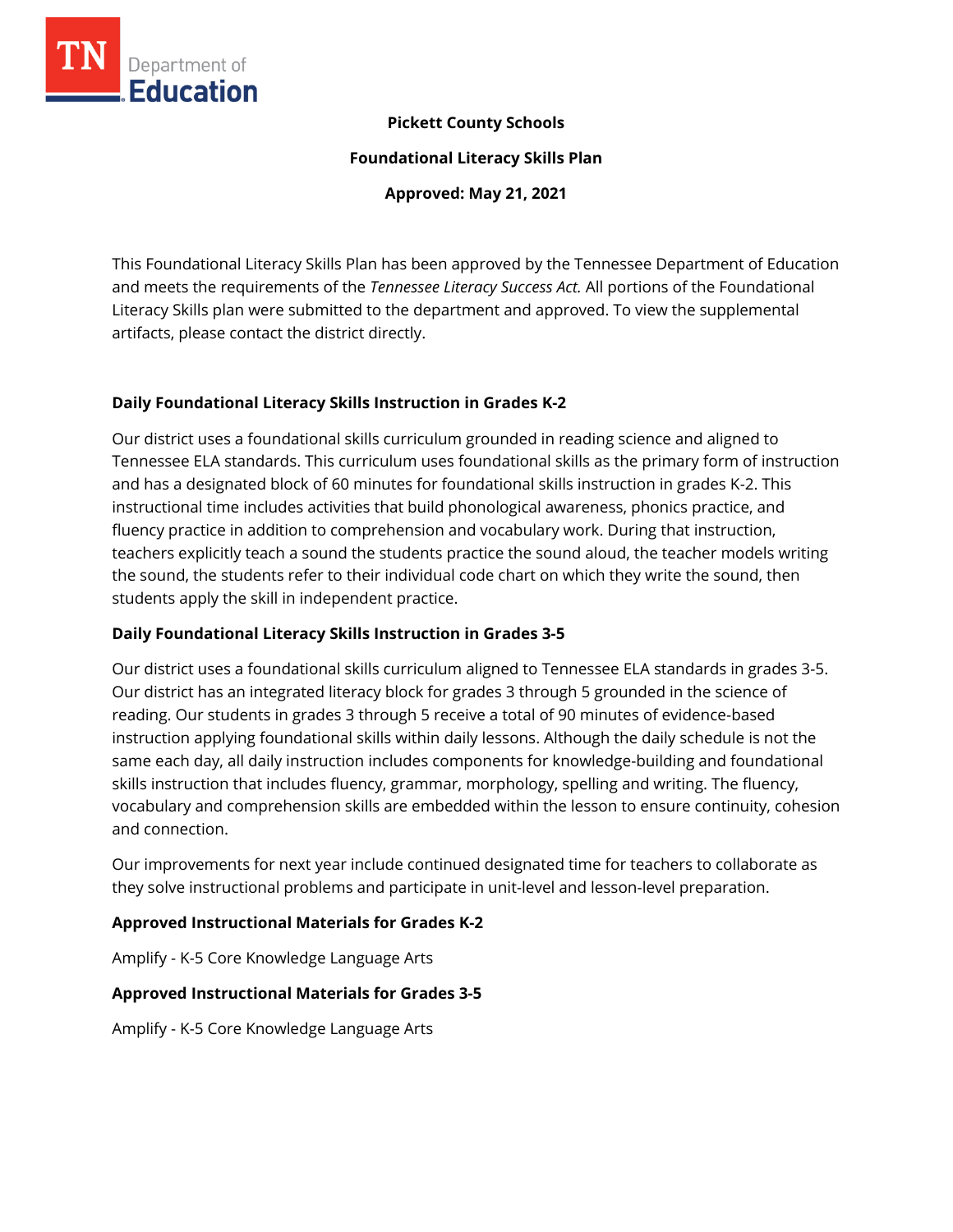Department of **Education** 

#### **Additional Information about Instructional Materials**

In 2020, Pickett County schools adopted Core Knowledge Language Arts 2nd Edition instructional materials from the state approved adoption list for use in Kindergarten through 5th grade. These materials are the primary materials used for foundational literacy instruction in grades K-3. The CKLA materials are also used for literacy vocabulary and comprehension in grade K-5.

## **Universal Reading Screener for Grades K-5. This screener complies with RTI<sup>2</sup>and Say Dyslexia requirements.**

Our district uses the Aimsweb universal screener to meet state dyslexia screening requirements. We will use the state adopted screener in the 2021-22 school year. In early fall, students are given the universal screener (Aimsweb) to determine which students have a significant reading deficiency or are "at risk". All K-5 students are screened and reassessed each winter and spring by a team which consist of a reading interventionist, principal and teachers.

#### **Intervention Structure and Supports**

In the fall, all students are given the Aimsweb, upon receiving the results of that screener results are reviewed by the reading interventionist, principal and grade level teachers. Those students demonstrating significant reading deficiency are placed in Tier II or Tier III instruction classes. Those students are given a diagnostic assessment to determine specific needs in order to best assign students to small groups with an intervention that will help narrow skill gaps. Students receive daily, small-group intervention for 45 minutes in their area of greatest deficit. Students in Tier 2 instruction will have progress monitoring every 10 days. Student in Tier 3 will have progress monitoring weekly. Fidelity checks of interventions will occur every 30-40 days. Parents are subsequently notified of their child's progress after the data team meetings. We have researchbased options for reading intervention support available to our students who are "at risk" and or who have been identified with a significant reading deficiency. Our ELA curriculum contains an assessment and remediation guide in which teachers can find activities that directly address skill gaps. They can tailor this to the needs of their RTI group of students. If that intervention is not proving to be effective, more comprehensive, strategic interventions (such as SPERE) become an option. Data teams meet every 4 ½ weeks to determine if a change in the intervention is warranted. The data team also looks at other variables like attendance as part of the decision-making process before a change is made to the program. Our students receive explicit instruction in their area of deficit in small groups using researched-based materials and strategies. These students are also screened using additional survey level assessments to determine if they have characteristics of dyslexia. Students who do demonstrate those characteristics receive intensive intervention as outlined in the Say Dyslexia Law using programs that meet the law's requirements. Our district uses a research-based supplemental program as one intervention for students with characteristics of dyslexia. Our district notifies families of students who demonstrate characteristics of dyslexia. Families are notified that the SPIRE curriculum is used to support those students, as it is based on the Orton-Gillingham approach of systematic, explicit, sequential, phonics based instruction and is considered a strong support for those students.